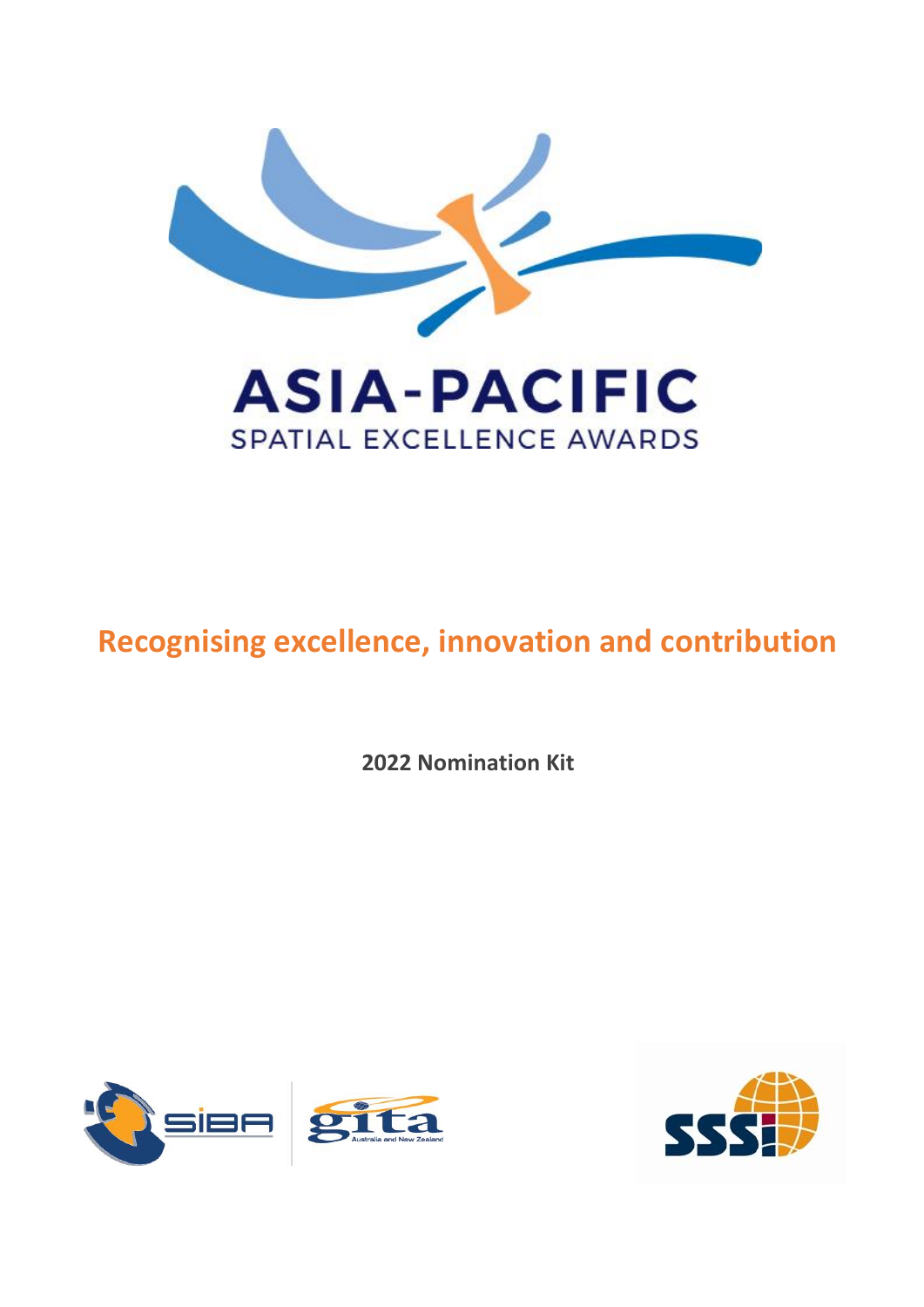

# What are the Asia-Pacific Spatial Excellence Awards?

The Asia-Pacific Spatial Excellence Awards (APSEA) celebrate the achievements of top surveying and spatial information enterprises and individuals, showcasing the finest projects and most significant performance of professionals the industry has to offer. Projects and individuals attaining recognition at this premier event are deemed to be truly outstanding achievers and pre-eminent in their field.

The regional awards provide a stepping-stone for organisations and individuals to be nominated in the Oceanic Asia-Pacific Spatial Excellence Awards that are held at the annual Locate Conference – the only awards for the Asia-Pacific region that recognise the achievements of both individuals and organisations engaged in the surveying and spatial industry at a single event.

Previous years have seen an excellent standard of competition, with a diverse range of individuals and small, medium and large private, public and academic sector organisations vying for these prestigious awards.

APSEA is jointly hosted by the two organisations that created the concept and actively promote it – the Spatial Industries Business Association and the Surveying & Spatial Sciences Institute.

# APSEA Key Principles

- Recognise and acknowledge excellence in the surveying and spatial industries.
- Celebrate excellence before an audience of industry peers.
- Encourage activities that create a stronger, relevant and connected industry.
- Congratulate individuals for their contributions to improving the quality of the profession.
- Embrace the achievements of the industry and its related industries and professions.
- See the industry as a whole grow and mature through its achievements in innovation, business and in project management.
- Promote the industry's capabilities to a broader market and the wider community.
- Recognise 'achievement relative to opportunity' within all individual awards, supporting a positive acknowledgement of what an individual can and has achieved given the opportunities available to them - achievements are assessed on an individual basis, not on a comparative basis with other individuals.

#### Who is eligible to enter?

**Industry Awards** are open to any organisation — private, public, academic or not for profit — provided the evidence submitted relates to the 18 months immediately prior to the making of the application and relates to surveying and/or spatial activities. Organisations of all sizes, from sole traders to large national firms, are encouraged to enter. Nominations should be submitted in the region the project took place (not location of head office/staff).

**Individual awards** are open to any individual in the surveying or spatial sciences field, with the exception of the Professional and Future Leader of the Year awards, where nominees must also be current members of SSSI, SIBA|GITA or S+SNZ. Nominations for individual awards should primarily relate to activities undertaken in the 18 months immediately prior to the making of the application.

Please see the **Special Awards** section for specific eligibility guidelines for these.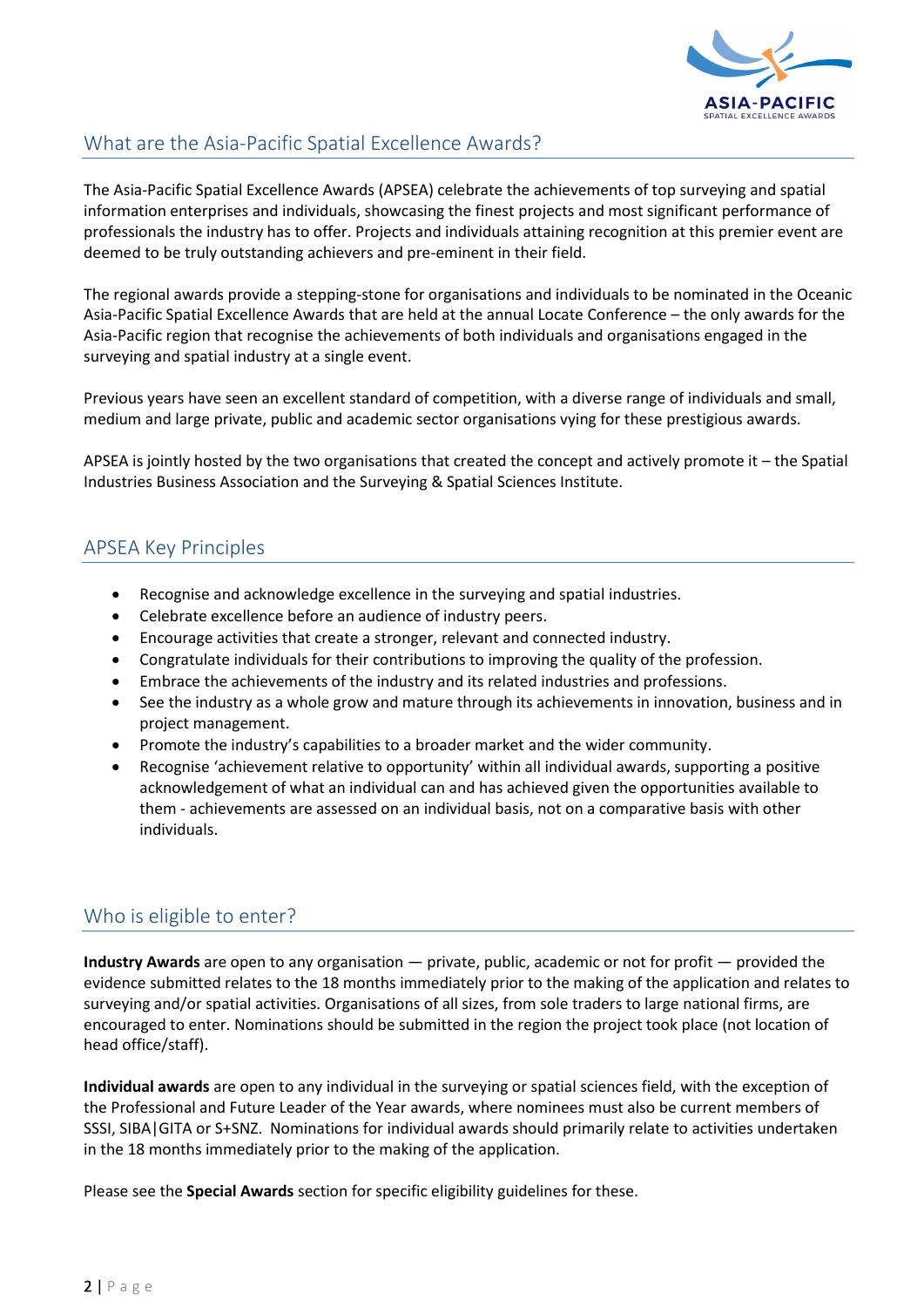

#### Fees

There is no charge to enter the awards.

Nominees are however expected to attend their local APSEA award dinner, held in conjunction with SSSI [regional conferences](https://sssi.org.au/events-awards/regional-conferences). Attendance at these dinners is at the nominee's cost, however ticket prices are kept at a reasonable level to make the events as accessible as possible.

2022 regional winners will be invited to attend the Oceanic APSEA event at Locate in Adelaide in May 2023. Discounted tickets will be available for these oceanic award finalists.

Please note, the two Special Awards do not have regional finalists and are only presented at the Oceanic level at Locate23.

#### Judging

The APSEA Judging Panels provide expert, objective and independent opinions on the merits of the nominations entered. Panels are established for each category and are comprised of industry peers, associates and advisors from across all regions of Australia, New Zealand and the Pacific, inclusive of professionals of diverse areas of speciality, experience, gender, ethnicity, race, religion and sexual orientation.

Judges will individually score each nomination in their category based on the criteria listed below, with the highest scoring submission being deemed the winner. Judges will recuse themselves from judging selected nomination/s where there is a conflict of interest. A final review of winners is undertaken by SSSI or SIBA|GITA representatives to ensure quality and consistent application of APSEA principles.

The judges' decisions are final. No correspondence is exchanged once the decisions are made. Information about nominees or winners will not be issued or made public prior to the awards presentations.

#### Preparing the nomination

We encourage you to consider nominating yourself, a colleague, a peer or a project your organisation has undertaken or been involved with. APSEA is committed to promoting an inclusive and diverse surveying and spatial profession and encourages you to actively consider diversity in your nomination/s.

The organisers have established criteria to assist with the framing of your nomination and word limits have been established. We have aimed to find a process that is not overly onerous for nominators but also provides sufficient information for the judges to make an informed comparison and decision.

Successful nominations use clear, concise language, highlighting key challenges, outcomes and achievements. See below for a couple of links that may assist in the preparation of your award submission:

- [Clear, Concise Writing Guide](https://sssi.org.au/SSSI/files/17/178e74a9-bdb6-4767-99f1-8a3e1124b2b8.pdf)
- [https://publicrelationssydney.com.au/how-to-write-an-effective-submission-for-an-award](https://publicrelationssydney.com.au/how-to-write-an-effective-submission-for-an-award-application/)[application/](https://publicrelationssydney.com.au/how-to-write-an-effective-submission-for-an-award-application/)
- <https://businesschicks.com/how-to-write-a-killer-awards-entry/>
- <https://lushthecontentagency.com/blog/write-award-entry/>
- Check out the previous winners on the [APSEA website](https://www.apsea.org.au/) you might know one of them and could ask them to share some hints and tips!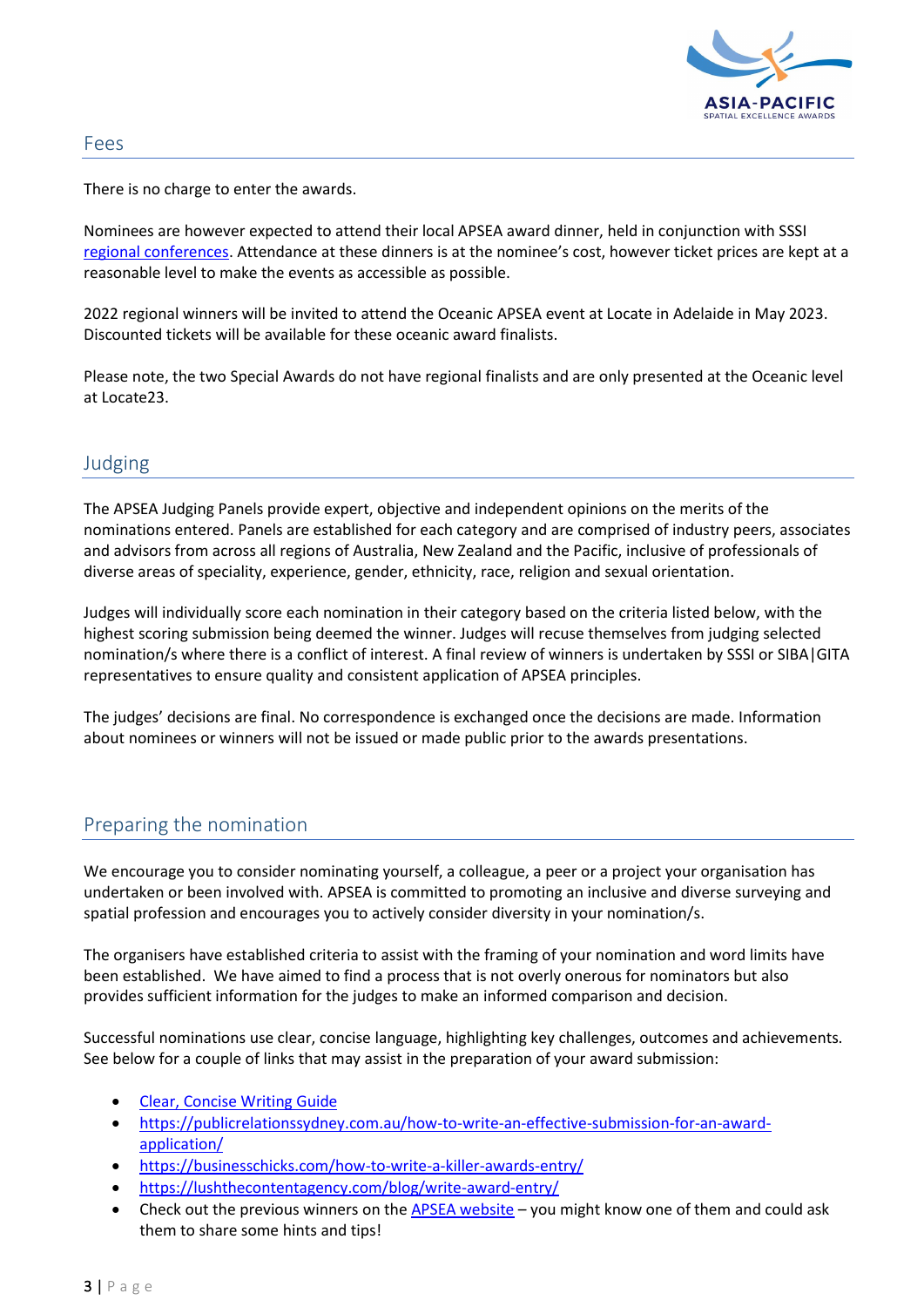

#### **Industry Awards**

Some further suggestions are provided below for the industry awards. Typically, winning submissions used all or many of the below:

- Use criteria fields effectively to provide novel insight or information about the project (not a cut and paste of other criteria)
- Are supported by client testimonial or peer review evidence
- Clearly identify the community or market segments directly benefiting from the initiative separately from downstream beneficiaries
- Demonstrate potential as a new spatial sciences benchmark or exemplar
- Provide evidence of any claims of the newness of the project's contribution to the industry, either new markets, new products/technology development or application, new approaches to old problems, a new standard of operation
- Provide evidence of measurable benefit to the client/community or ROI
- Clear identification of the outcome that was not able to be delivered without the spatial technology and information
- Highlight areas of ingenious adaptation of new or existing solutions, innovative application of emerging or developing technologies and the uniqueness of the project.
- Upload high resolution images related to the initiative where possible, include images of beneficiaries engaging with the initiative
- Include a brief (*30-60 seconds is recommended but there is no limit*) video about the initiative our experience is that we learn so much more about the initiative when we talk to the entrants, and hear them passionately describing elements of the initiative that didn't shine through in the submission. *Note the video should be used as supporting evidence to the nomination, not a replacement for written content.*

#### How to submit

Submissions must be made via the APSEA [Nominations](https://spatialexcellence.awardsplatform.com/) website.

They should address the criteria for the category entered and include at least one image of the person or project nominated.

A brief nomination summary will be required, as this is utilised as the basis of the award citation should the nomination be successful. Please also **carefully check** the person's, company and/or project name/s before finalising the submission as these are used for certificates and trophies.

Applicants may login and amend/continue their submission up until the final closing date.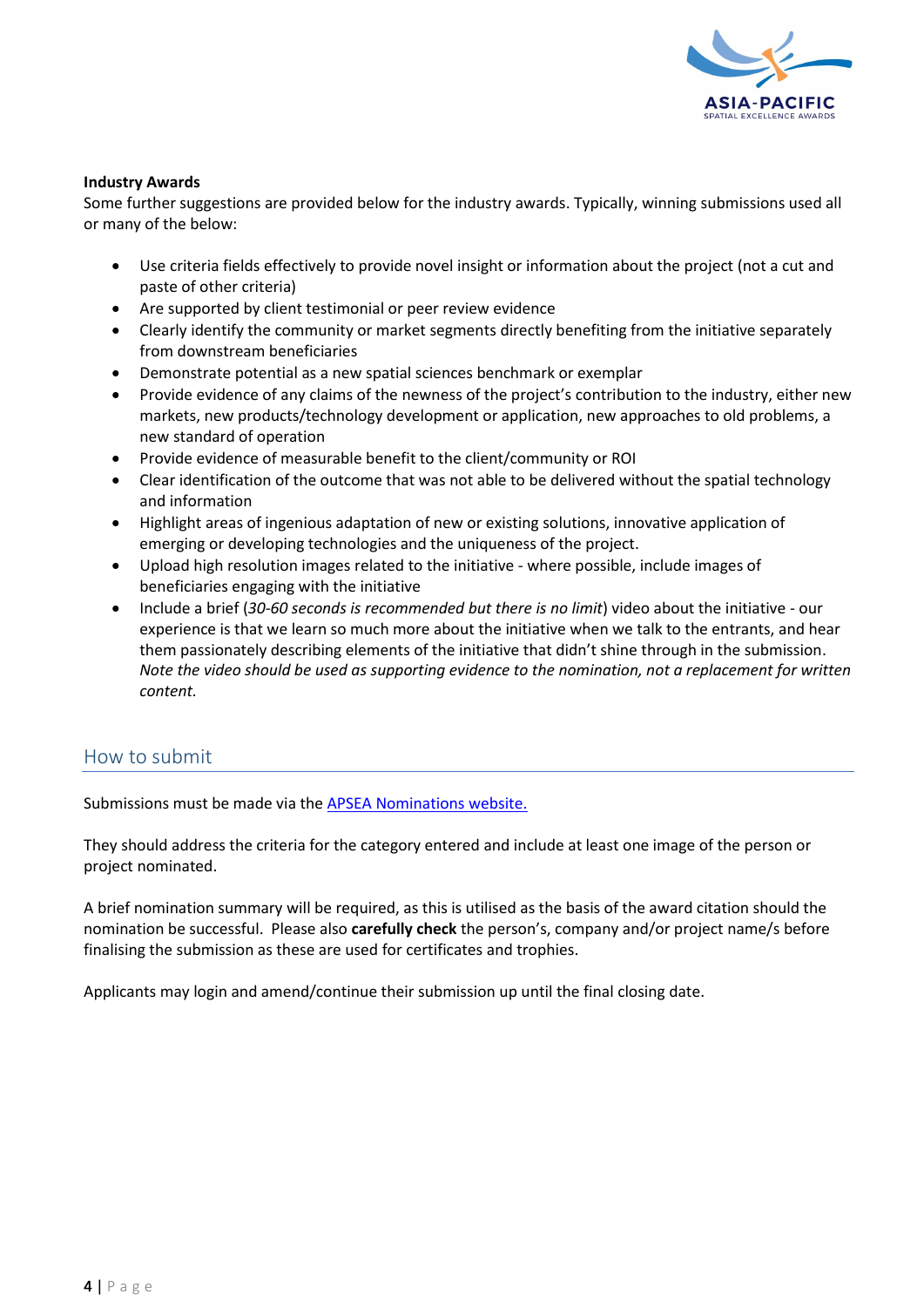

# Industry Award Categories

- Award for Community Impact
- Award for Environment and Sustainability
- Award for Innovation
	- o Small Business
	- o Medium to Large Business
- Award for International Partnership
- Award for Spatial Enablement
- Award for Technical Excellence
- Award for Workforce Development & Inclusion

The word limit for the industry categories is **minimum 500 words and maximum 1500 words,** not including the nomination summary which is a **minimum of 50 words and maximum 100 words**.

## Award for Community Impact

The Community Impact award recognises unique contributions the spatial industry has had on people and communities. The following criteria should be addressed:

- **Project description:** Describe the project, technology or solution that has provided a positive impact to local communities.
- **Benefit to communities:** Describe how the project was identified, why the project was undertaken, who were the key actors involved at a community level and its intended or delivered impact.
- **Methodology, verification and reporting:** Describe the rationale for the project, how the initiative has been validated and reported on. Describe any cultural, safety and structural or technical integrity considerations and the rationale for actions taken to address these.
- **Contribution to the field**: Describe how your project showcases emerging or developing technologies or ideas as they are applied to supporting communities.

# Award for Environment and Sustainability

The Environment and Sustainability award recognises products and projects that help to resolve any issue in an environmental context. The following criteria should be addressed:

- **Project description:** Describe the timeframe of the project (is it a discrete project or part of a bigger program) relative size (eg FTEs, budget), a brief statement of complexity (multiple stakeholders, unusual constraints), funding source (e.g. client, private, CRC/research, other grant)
- **Benefit to the environment:** Describe why the project was undertaken, including the impact on natural resource management and effect on the balance of the environment.
- **Methodology, verification and reporting:** Describe the rationale for the methodology, how the initiative has been validated and reported on. Describe any safety and structural or technical integrity considerations and the rationale for actions taken to address these.
- **Contribution to the field**: Describe how your project showcases emerging or developing technologies or ideas as they are applied to enhancing environmental or sustainability outcomes.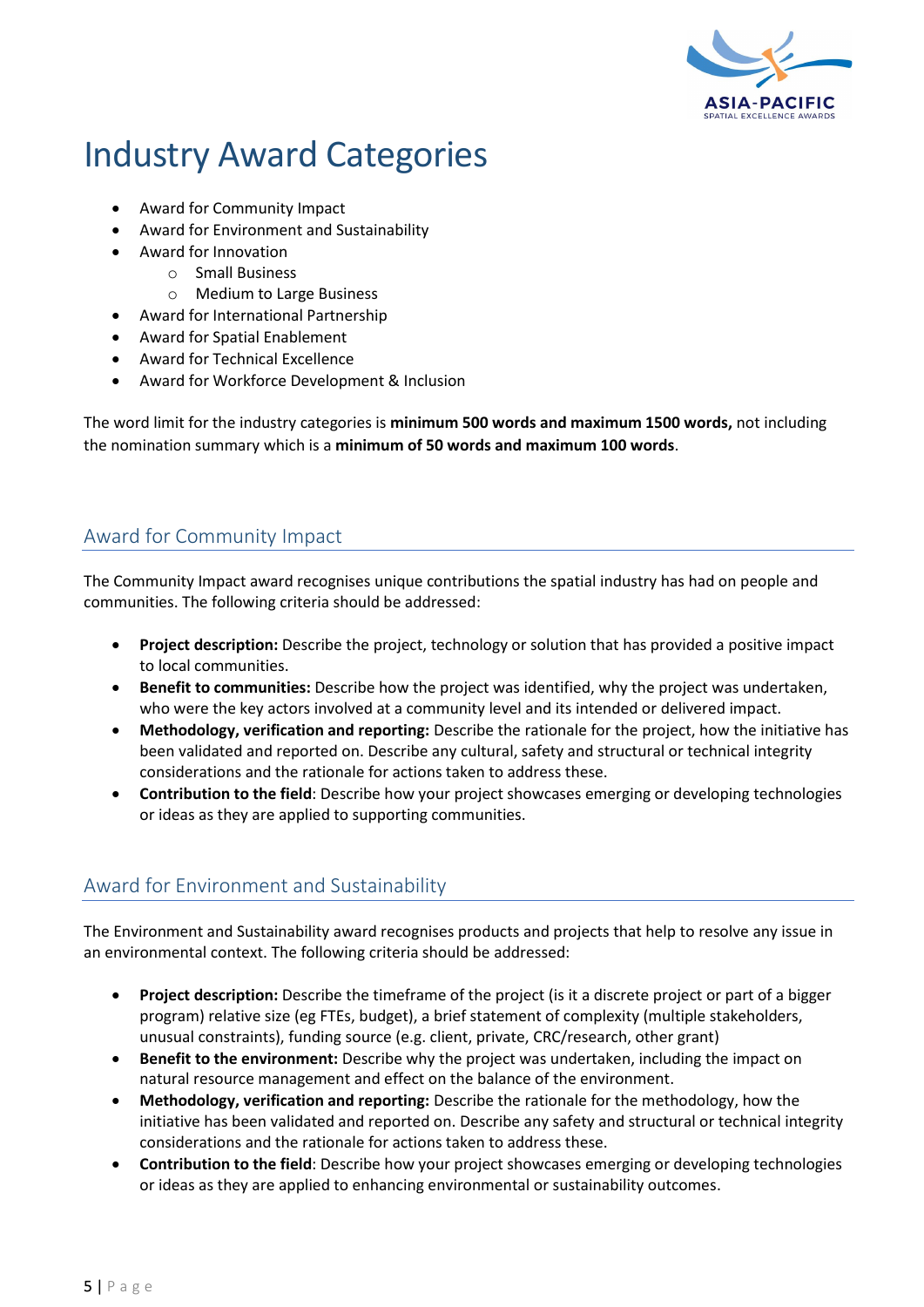

### Award for Innovation

The Award for Innovation is broken into two sub-categories – Small Business  $(1 – 20$  FTE) and Medium to Large (greater than 21 FTE) to allow greater opportunity for all organisation sizes and to assist judges in their assessments.

The Innovation Award recognises a unique delivery of a project, product or service based on a **new** idea, method, technology, process or application resulting in significant social, environmental and/or economic benefits.

#### **SMALL BUSINESS**

The following criteria should be addressed:

- **Project description:** What was the purpose of the project, how was it identified, how was it addressed and what was its impact?
- **Innovation Claim:** What was unique about your innovation? You might describe how your project contributes to the national digital transformation strategy through the use of spatial data and technology, how your project showcases design of original solutions or ingenious adaptation of existing solutions such as innovative application of emerging or developing technologies
- **Market potential:** Describe the potential of your innovative solution and potential impact or real impact on markets.
- **Contribution to industry:** Describe how the project has had an ongoing impact on the industry and the community or how it could provide impact e.g. realising new technical, social, cultural, environmental and/or economic benefits.

#### **MEDIUM TO LARGE BUSINESS**

The following criteria should be addressed:

- **Project description:** Describe the purpose of the project, product or service, how was it addressed and its intended and actual impact. Include a brief statement of unique complexities which may include unusual constraints, new applications of location data, planned integration into other projects, unique elements of interoperability), timeframe of the project (is it a discrete project or part of a bigger program) relative size (eg FTEs, budget), a brief statement of complexity (multiple stakeholders, unusual constraints), funding source (e.g. client, private, CRC/research, other grant)
- **Innovation Claim:** What was unique about your innovation? You might describe how your project contributes to the national digital transformation strategy through the use of spatial data and technology, how it showcases design of original solutions or ingenious adaptation of existing solutions such as innovative application of emerging or developing technologies
- **Product market fit:** Demonstrate how the project meets a quantified market need and how the need has been validated.
- **Market entry strategy:** Describe the rationale for the approach to market including overcoming barriers of entry to market.
- **Contribution to industry:** Describe how the project has had an ongoing impact on the industry and the community or how it could provide impact e.g. realising new technical, social, cultural, environmental and/or economic benefits.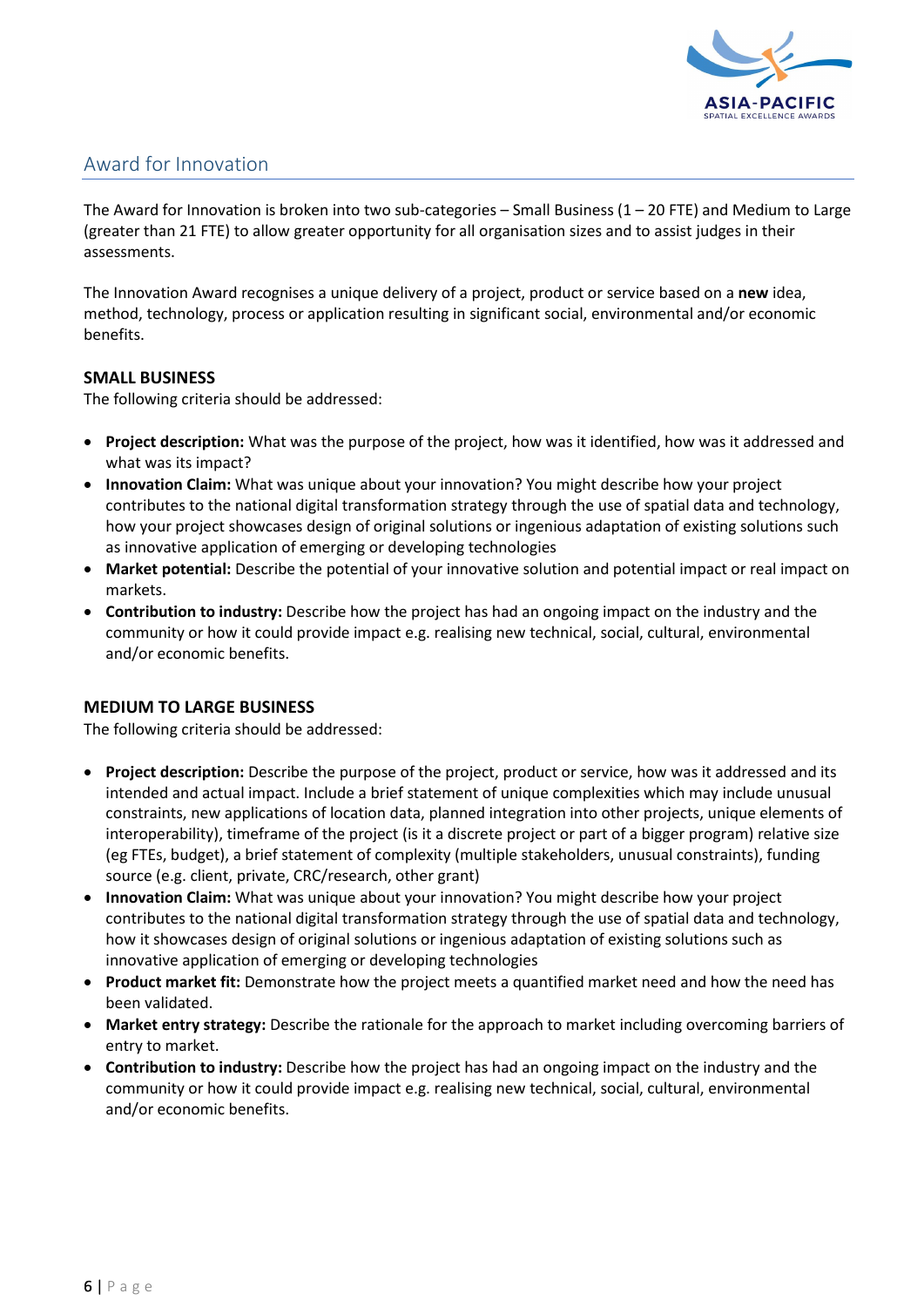

# Award for International Partnership

The International Partnership Award recognises organisations that have successfully conducted business through developing trade opportunities in international markets through unique projects, products and services. This may be through products or projects that have successfully been delivered through local or international collaboration in a market outside of Australia or coordinated with international organisations/clients, applying surveying and spatial knowledge, products, and/or IP. The following criteria should be addressed:

- **Project description:** Describe the timeframe of the project (is it a discrete project or part of a bigger program) relative size (e.g. FTEs, budget), a brief statement of complexity (multiple stakeholders, unusual constraints), funding source (e.g. client, private, CRC/research, other grant)
- **International supply:** Describe what skills, products or services your organisation provided as part of the project. For example, discuss the proportion of content (e.g. IP, resources, experience, data) that was developed locally, and/or in conjunction with the international organisation
- **Markets**: Describe the international sector/s actively entered into (countries and segments)
- **Entry Strategy:** Describe the rationale for the partnership including overcoming barriers.
- **Contribution to client:** Describe how the project has had an ongoing impact for the client.
- **Collaboration:** Describe the project delivery process and the nature of the collaboration that was required.

# Award for Spatial Enablement

The Award for Spatial Enablement recognises products or projects in which the application of **spatial** information, methodology and/or tools has greatly improved the outcomes of a **non-spatial** project, process or product. This could for instance entail identifying benefits to those sectors and or organisations that use spatial technology/solutions to underpin their core business like health, transport and agriculture. The following criteria should be addressed:

- **Project description:** Describe the timeframe of the project (is it a discrete project or part of a bigger program) relative size (e.g. FTEs, budget), a brief statement of complexity (multiple stakeholders, unusual constraints), funding source (private, CRC/research, other grant)
- **Describe enablement in your context:** Discuss how the project showcases the application of spatial information and methodology and/or tools in a non-spatial market or project.
- **Project Status:** Has the project been implemented and how is it likely to be utilised?
- **Contribution to client:** Describe how the project has had an ongoing impact on the client, for example realising new technical, social, cultural, environmental and/ or economic benefits.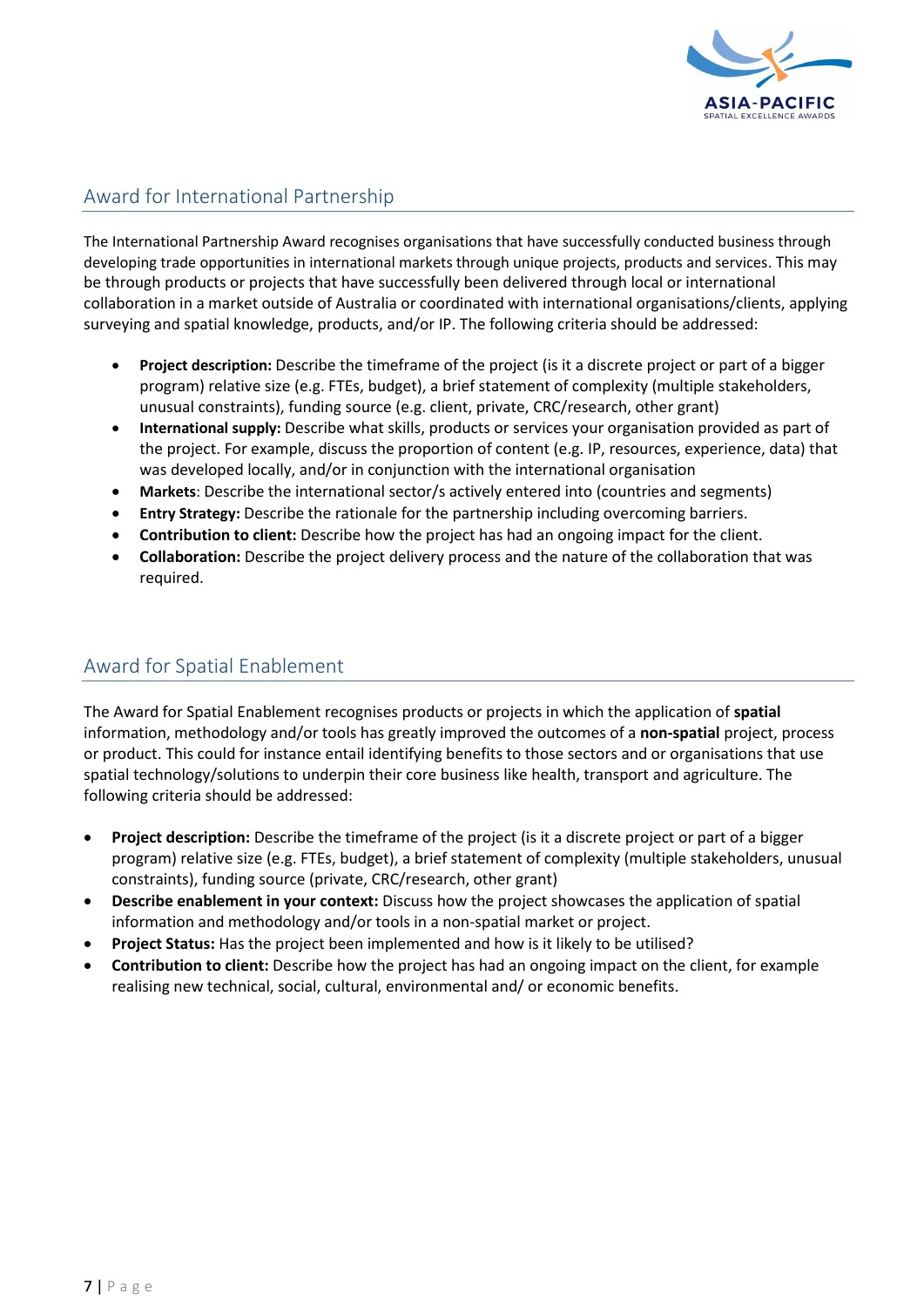

## Award for Technical Excellence

The Technical Excellence Award recognises surveying and spatial projects that apply **existing** technology and methodologies to an exceptionally high technical standard, overcoming significant technical challenges, and delivering outstanding results for the client. The following criteria should be addressed:

- **Project description:** Describe the timeframe of the project (is it a discrete project or part of a bigger program) relative size (e.g. FTEs, budget), a brief statement of complexity (multiple stakeholders, unusual constraints), funding source (e.g. client, private, CRC/research, other grant)
- **Degree of technical methodology to overcome the challenge in delivering the solution**: Describe the rationale for the methodology including overcoming barriers and managing risk.
- **Level of complexity of the challenge:** This sets the context for technical excellence what are the technical skills and knowledge at play? Why is it such a big deal? Complexity comes in many forms: scale, geographic location, quality of results, many interdependent tasks or resources.
- **Contribution to client:** Describe how the project has had an ongoing impact on the client.

### Award for Workforce Development and Inclusion

The Award for Workforce Development and Inclusion recognises excellence in approaches taken to develop and prepare workforce for current and emerging technology and market needs. The following criteria should be addressed:

- **Project description:** Describe approaches taken to develop talent and skills for your or your client's workforce. Describe unique challenges keeping pace with emerging technology, business practices, legislative and regulatory changes to ensure the skills currency of your workforce is developed.
- **Skills gaps and development of workforce:** Describe how your business addresses skills gaps and how it manages the ebb and flow of meeting skills needs.
- **Diversity:** Describe how your organisation addresses diversity across the workforce and describe the benefits to your or your client's business performance and culture.
- **Training, educational programs:** Describe training and education programs are undertaken (e.g. internships, apprenticeships, micro-credentialling etc) and the impacts these have on your productivity, staff retention and culture.
- **Demonstrated benefit and/or contribution to the industry:** Describe how the approach has had an ongoing impact on the organisation and/or community, for example realising new technical, social, cultural, environmental and/or economic benefits.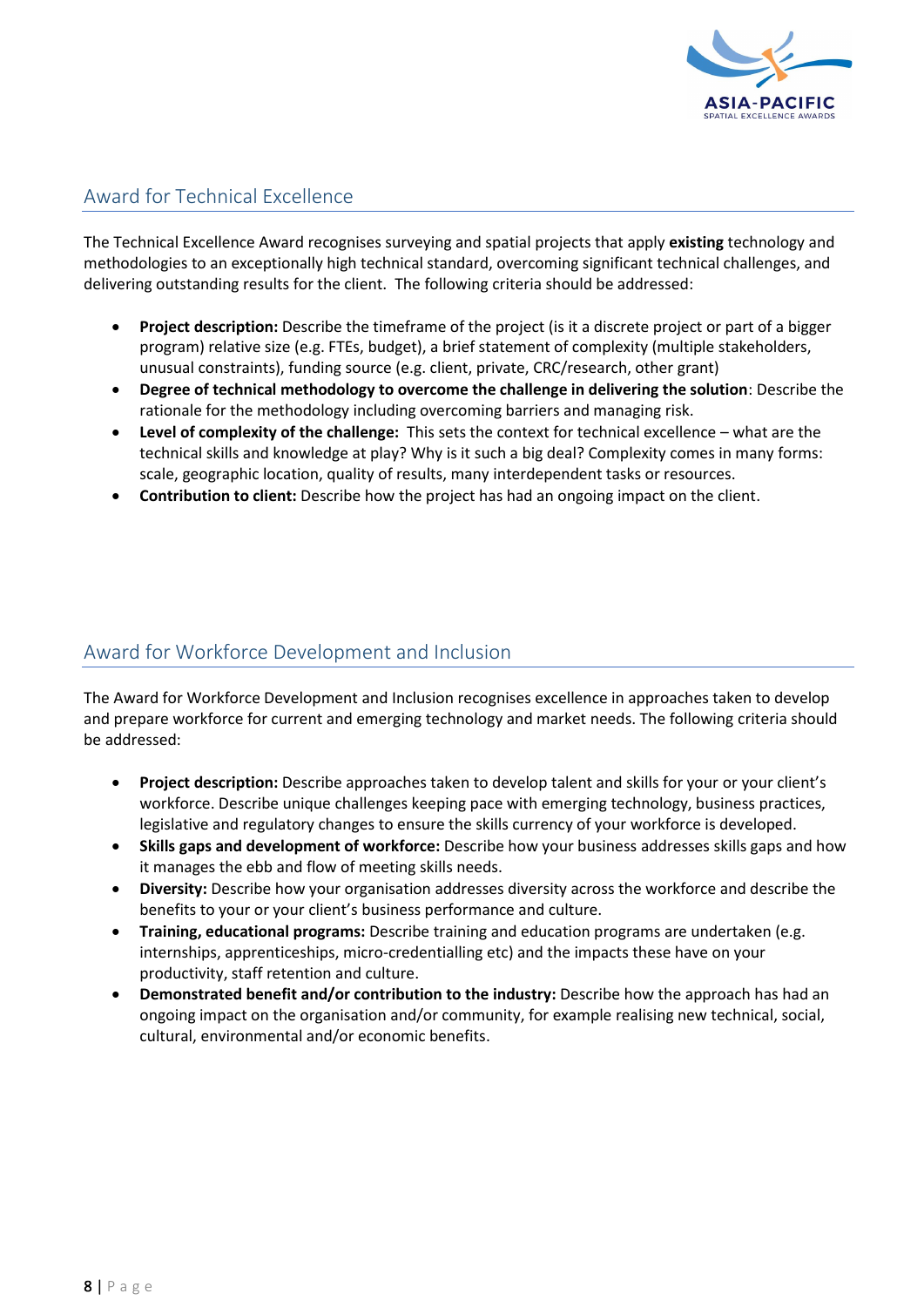

# Individual Award Categories

- Professional of the Year Award
- Future Leader of the Year Award
- Diversity & Inclusion Award
- Undergraduate Student Award
- Postgraduate Student Award
- Educational Development Award

The word limit for the individual categories is **minimum 300 words** and **maximum 1200 words,** not including the nomination summary which is a **minimum of 50 words** and **maximum 100 words**.

#### Professional of the Year Award

#### *Must be a current member of SSSI, SIBA|GITA or S+SNZ.*

A practitioner who is working in any of the disciplines of the surveying and spatial sciences whose professional achievements are acknowledged by peer citation as exemplifying the highest standards of excellence and ethical conduct. The following criteria should be addressed:

- **Outstanding performance in their occupation**: focus on the achievements/performance of the nominee that are beyond the usual. For example, consider what makes the nominee outstanding in relation to their day-to-day business and/or how they may have changed the way their profession does business or solves problems.
- **Service to the surveying and spatial profession:** Consideration should be given to committees that the nominee may have served on and representation roles, as well as roles in CPD events such as coordinating and/or speaking at conferences.
- **Held in highest respect by peers***:* e.g. list any awards or commendations that the nominee may have received in recognition from their peers or anecdotal evidence of standing amongst colleagues
- **Made a difference to the surveying and spatial profession by their leadership**: include professional initiatives that the nominee played a key role in that had have far-reaching impacts and other leadership roles
- **Recent contribution and achievements**: highlight the activities undertaken, achievements and/or challenges overcome in the last 18 months.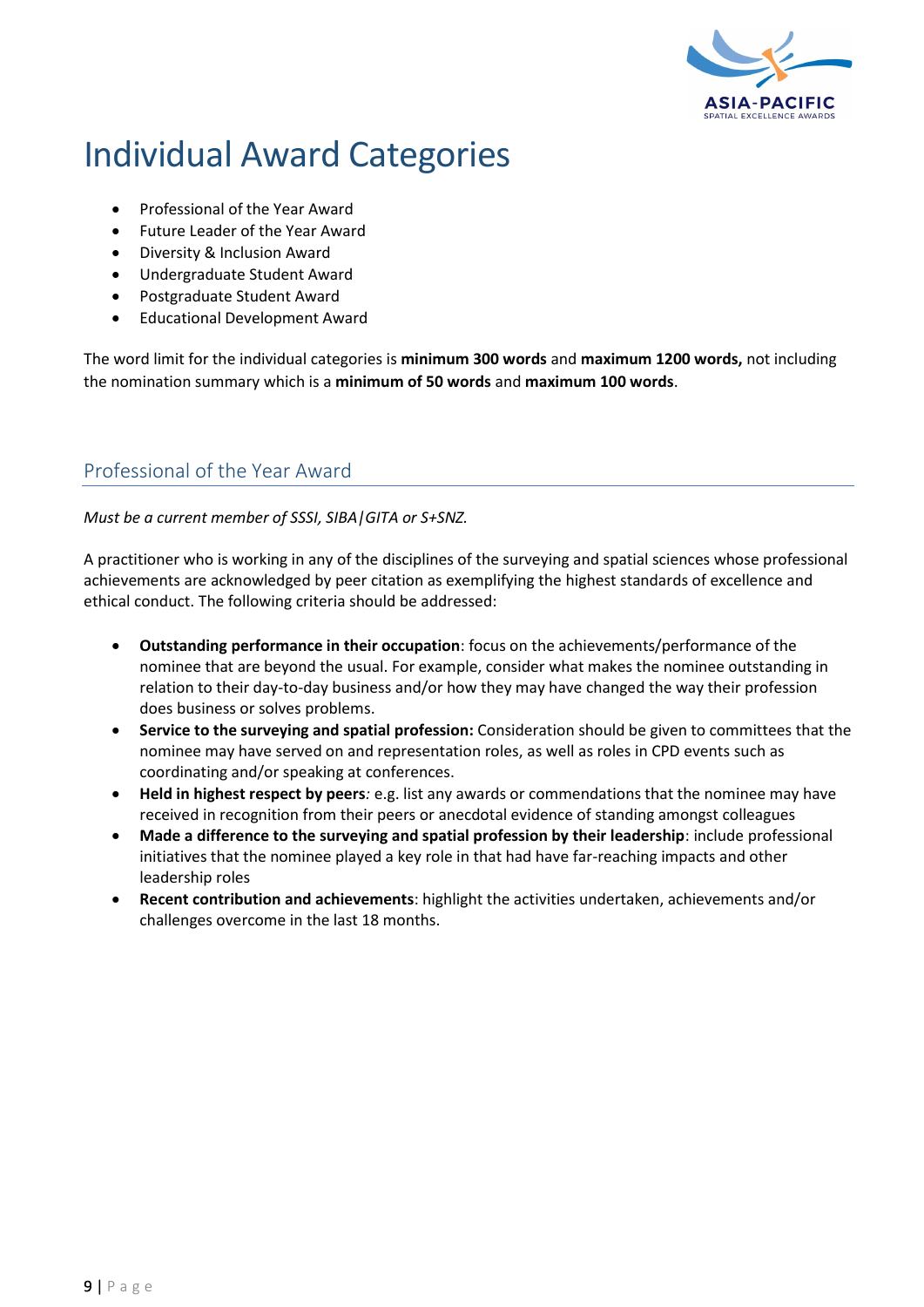

## Future Leader of the Year Award

*Must be a current member of SSSI, SIBA|GITAI or S+SNZ and approx. 15 years or less since entering profession*

This award recognises an early career professional who has performed at an exceptional level in their career to date and made substantial contributions in the field of surveying and spatial science in the last 18 months. The following criteria should be addressed:

- **Outstanding performance in their occupation**: focus on the achievements/performance of the nominee that are beyond the normal. For example, consider what makes the nominee outstanding in relation to their day-to-day business and/or how they may have changed the way their profession does business or solves problems
- **Leadership**: Document examples where the nominee may have led a significant project, leadership roles in the workplace and leadership roles amongst surveying and spatial professionals
- **Participation in professional sub-committees and groups**: Consideration should be given to committees that the nominee may have served on and representation roles.
- **Ongoing continuing professional education**: include nominee's commitment to continuing professional development e.g. ongoing study, participation/attendance at CPD events.

#### Diversity & Inclusion Award

This award recognises a surveying and spatial professional who has improved, or contributed to the improvement of, opportunities for those from diverse backgrounds and/or actively campaigned for a more inclusionary workplace or industry, in a way that has had a positive and long-term impact.

*Diversity is about employing people who are different across a range of indicators such as age, gender, sexual orientation, industry background, cultural identity, ability as well as diversity of thinking approaches among many others. Inclusion is about valuing that difference and creating processes and cultures that enable a sense of belonging and psychological safety.*

The following criteria should be addressed:

- **Contribution to the profession:** provide information on the nominee's specific contribution to championing and building a more inclusive and diverse profession, either as an expert (e.g. research, teaching etc) or as an a role model or ally (e.g. championing difference and behaviours that lead to a more inclusive culture, including challenging inequality, barriers and bias etc).
- **Impact**: provide information about professional initiatives that the nominee has played a key role in that had have far-reaching impacts. Can the nominee demonstrate positive outcomes arising from their interventions for individuals, an organisation or the profession more widely.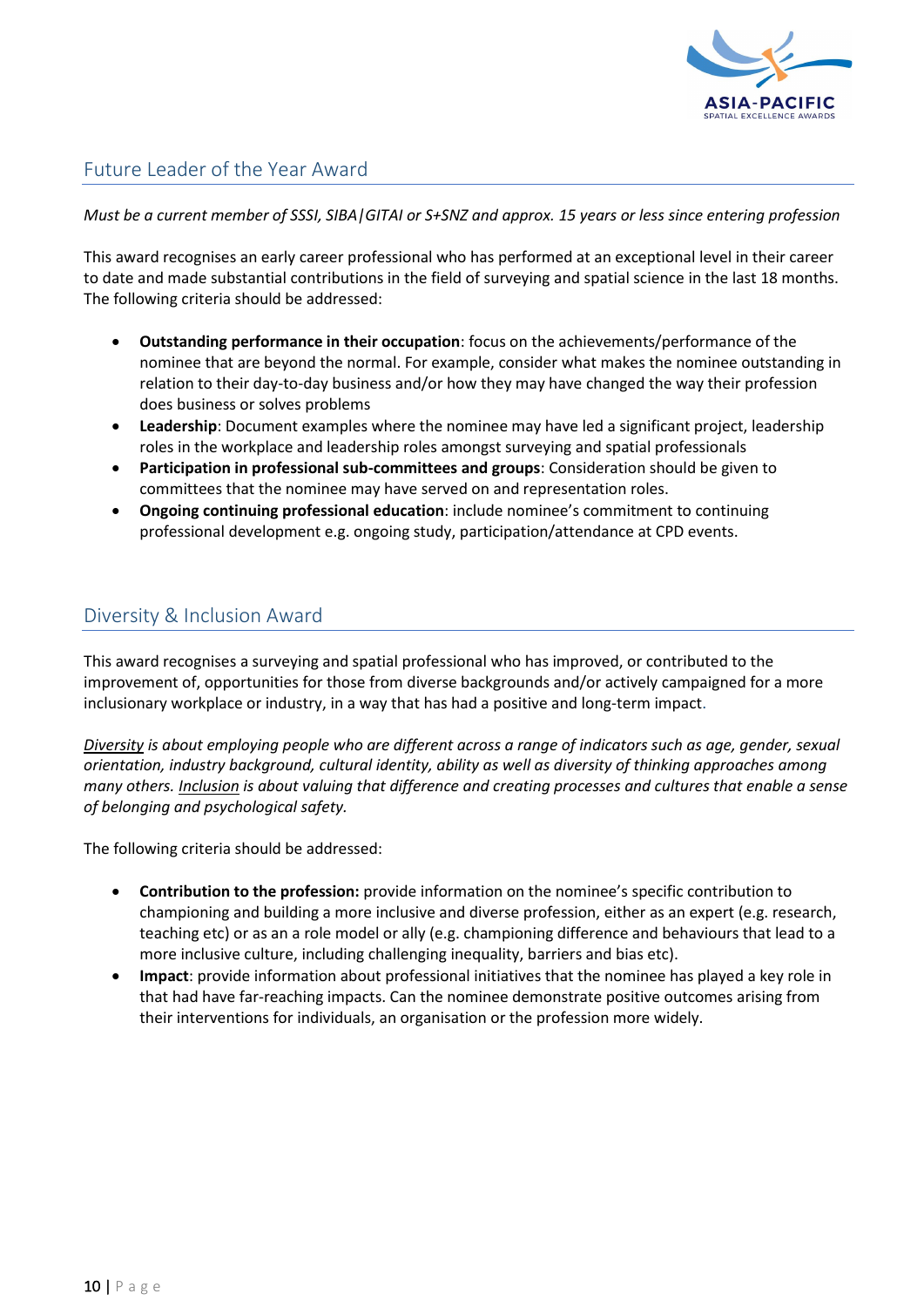

## Postgraduate Student Award

*Students eligible to enter this award include PhD and Masters Research students who have completed (or planning to complete) the subject to which their research contributes during the calendar year of the award nomination.*

This award is conferred on a Postgraduate student who has undertaken a research project that contributes to the ongoing progression of the surveying and spatial profession. The following criteria should be addressed:

- **The quality and usefulness of the research and development**: Provide reasons why the project is being undertaken; the link to the surveying and spatial industry; and any broader impacts
- **Relevance of the project to current issues and initiatives**: include significance and implication of the project for the surveying and spatial industry.
- **Demonstrated technical prowess**: description of technical processes and elements used as part of the project
- **Quality of project design and implementation**: if the research has been assessed or peer reviewed, include the assessed grade or comments
- **Engagement**: Contribution the nominee has made to the surveying and spatial profession through volunteering and/or involvement in industry or social groups related to the profession, if relevant.

#### Undergraduate Student Award

*Students eligible to enter this award include final year university undergraduates and graduates including Honours, Graduate Certificate/Diploma, and Masters by coursework students who have completed (or planning to complete) the subject to which their research contributes during the calendar year of the award nomination.*

This award is conferred on a student who has undertaken a research project in the course of their studies that contributes to the ongoing progression of the surveying and spatial profession. The following criteria should be addressed:

- **The quality and usefulness of the research and development**: Provide reasons why the project is being undertaken; the link to the surveying and spatial industry; and any broader impacts
- **Relevance of the project to current issues and initiatives**: include significance and implication of the project for the surveying and spatial industry.
- **Demonstrated technical prowess**: description of technical processes and elements used as part of the project
- **Quality of project design and implementation**: if the research has been assessed or peer reviewed, include the assessed grade or comments
- **Engagement**: Contribution the nominee has made to the surveying and spatial profession through volunteering and/or involvement in industry or social groups related to the profession, if relevant.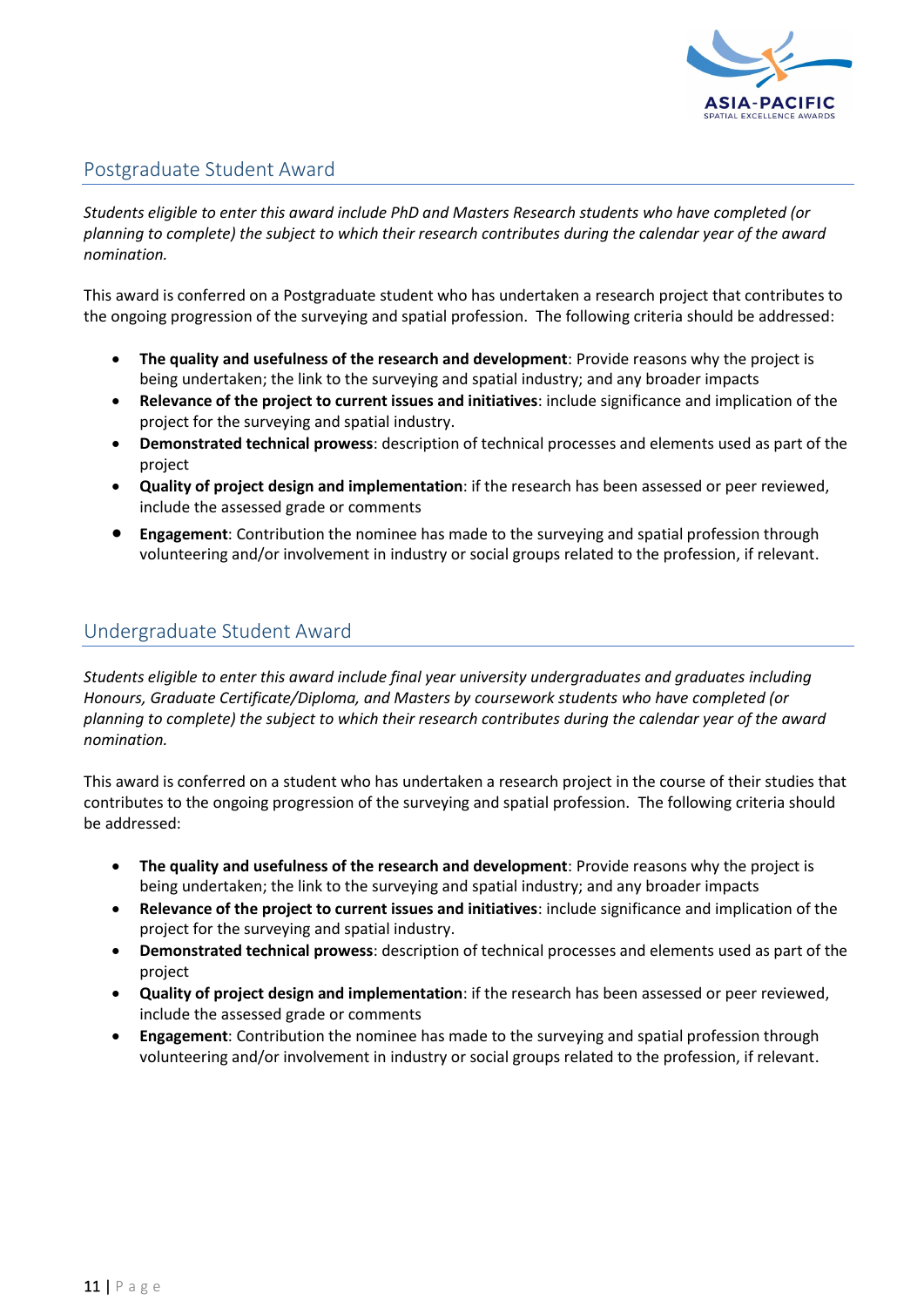

# Educational Development Award

This award is conferred on teachers, trainers, facilitators or academics who have substantially contributed through teaching, training, research, publications and/or professional activities to transfer skills and knowledge to others. It acknowledges leadership not only in empowering individuals and groups, but also in supporting others to acquire knowledge and/or promote excellence in the fields of surveying and spatial science. The following criteria should be addressed:

- **Contribution to the education and learning of learning of individuals or community groups in the field of surveying and spatial sciences**: focus on the specific achievements/performance of the nominee that are beyond the normal. For example, consider what makes the nominee outstanding in relation to delivering surveying, spatial and related discipline education.
- **Contribution to the advancement and improvement of education in the surveying and spatial sciences**: consideration should be given to any surveying, spatial or related committees that the nominee may have served on, representation roles and contribution to educational publications or programs or courses e.g. the linking of spatial professionals with teachers. Document examples where the nominee is involved in CPD activities such as certification and event organisation/speaking.
- **Significant leadership in an education role in the surveying and spatial sciences: i**nclude any activity involving significant leadership such as supervision of postgraduate students; mentoring of other teaching academics; innovation in teaching, innovative research at any level, involvement in major publications or community projects
- **Recent contribution and achievements**: highlight the activities undertaken, achievements and/or challenges overcome in the last 18 months.